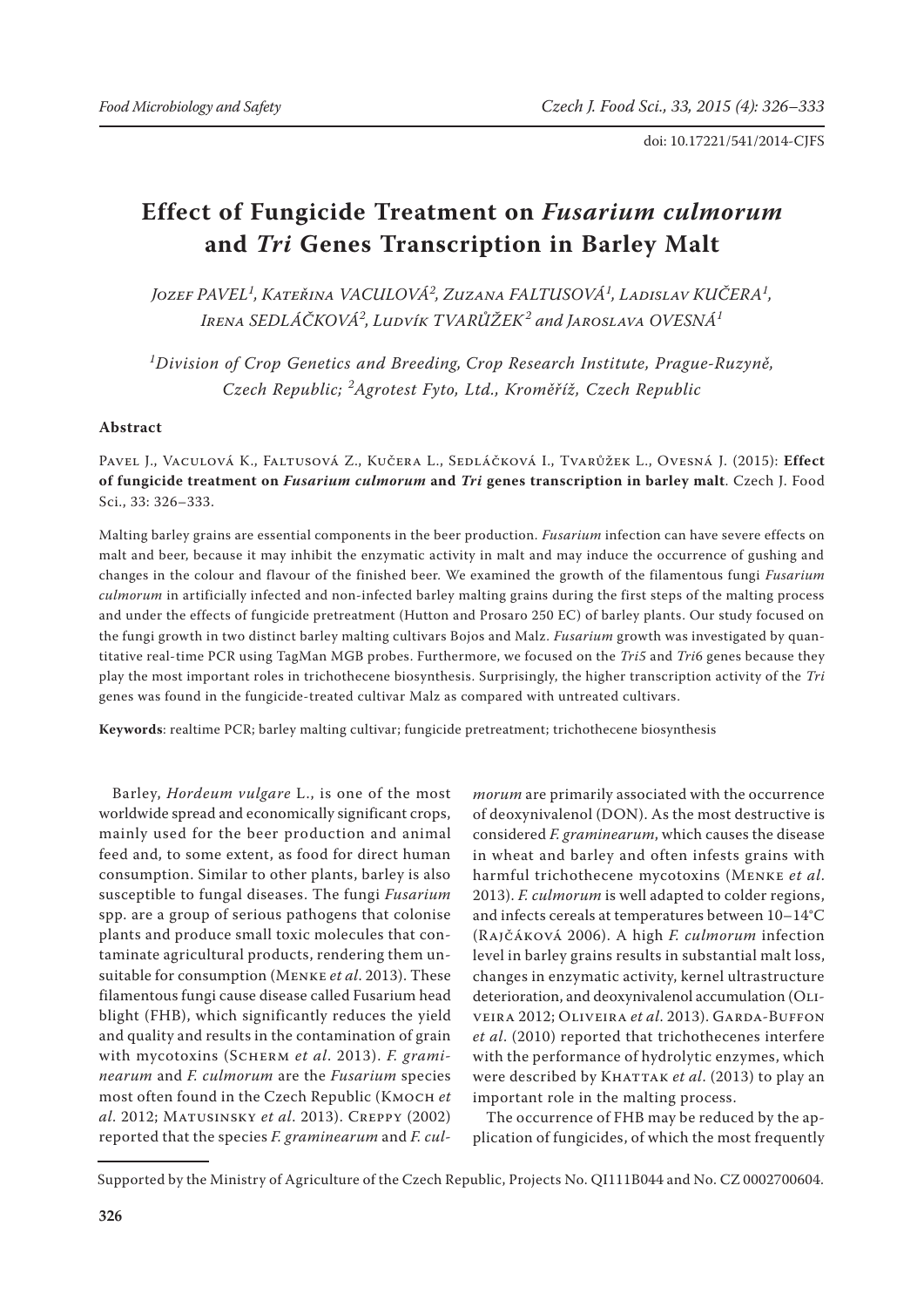used are triazoles, but their effectiveness depend on the active ingredients, the terms of application, meteorological conditions, virulence of the pathogenic strain, fungi species involved etc. (Kmoch *et al*. 2012). The efficacy of FHB control using fungicides is variable in different cereals and often unsatisfactory, less than 50–60% (Mesterházy *et al*. 2003). The azole group (prothioconazole, tebuconazole, etc.) have an inhibitory effect on the biosynthesis of ergosterol, which is necessary for the formation of pathogen cell membranes (Fan *et al*. 2013), but they act differently with other active ingredients. For instance, with spiroxamine they block the enzyme reductase, thus inhibiting sterol biosynthesis in fungal pathogens (Gaurilčikienė *et al*. 2010).

Genes associated with trichothecene biosynthesis have been described in several studies. The majority of the trichothecene genes are arranged into so-called clusters in the mold genome (Seong *et al*. 2009). Most *Tri* genes have been found within the *Tri5* cluster (Kimura *et al*. 2003). Two trichothecene genes have also been found in a two-gene minicluster (*Tri1* cluster), while another gene, *Tri101*, has been identified at a separate locus (Kimura *et al*. 1998). The *Tri6* and *Tri10* genes have been shown to be regulators capable of influencing the gene transcription of other trichothecene biosynthetic genes (Seong *et al*. 2009). Trichothecene production is driven by the transcription of the *Tri5* gene (encoded trichodiene synthase) (GARDINER et al. 2010; Beccari *et al*. 2011).

In our study, real-time PCR was used to evaluate the effects of the fungicide treatment on the pathogen content and *Tri* genes transcriptional activity. Because there are not many studies dealing with the synthesis of *Fusarium Tri* genes during the malting process, we focused on measuring the transcription of the *Fusarium culmorum Tri5* and *Tri6* genes in artificially infected barley malting grains.

# **MATERIAL AND METHODS**

Two spring barley cultivars (Bojos and Malz) were used in our study. The experiments were set up under field conditions in Kroměříž in 2011 under natural and artificial infection conditions with the defined, highly pathogenic strain *Fusarium culmorum* (W.G. Smith) Saccardo, listed in the collection of the Agricultural Research Institute Kroměříž, Ltd. under the name KM16902 (DON chemotype) (Matusinsky *et*  *al*. 2013)*.* The agronomic management applied was standard and optimal for spring barley. Herbicide preparations Lintur 70 WG (150 g/ha) and Puma Extra (0.8 l/ha) were used against weeds in the stands, and then the stands were treated in the defined phenological development stages with fungicides directed against FHB. Plant growth stages were identified according to the BBCH scale (Biologische Bundesanstalt, Bundessortenamt and Chemical Industry) (Phenological growth stages 1997). The variants were treated with the fungicides Hutton (0.8 l/ha in flag leaf stage, BBCH 39; 25.5.2011) and Prosaro 250 EC (0.75 l/ha in the full flowering vegetation phase (BBCH 65; 6.6.2011), while control variants were untreated. Inoculation with *F. culmorum* was performed according to Tvarůžek *et al*. (2012) by spraying at an appropriate growth stage (BBCH 61–64) when 50% of plants were at the beginning of anthesis (concentration of 0.5 million conidia of *F. culmorum* in 1 ml of inoculum, spray dose of 200 l/ha).

Harvesting was done at full maturity (BBCH 99; 5.8.2011), and grain samples from all experimental variants (each containing two repetitions) for malting and mycotoxin analysis were identified (in the amount of 600 g per repetition) using a laboratory divider for grain samples according to the methodology of ES No. 401/2006. The samples were malted in the micromalting plant M-3BX (RAVOZ; Agrotest Fyto, Ltd., Kroměříž, Czech Republic) according to the standard procedures. Laboratory samples for the genetic and mycotoxin analyses were first taken after steeping, then in germination stage I (after 24 h of germination stage), and finally in the germination stage II (after 72 h of germination stage) in three biological replicates. In all steps micromalting observed, the temperature was 14.5°C. The samples for RNA analysis were stored at –80°C until processing.

The mycotoxin deoxynivalenol (DON) content was analysed by ELISA using R-Biopharm AG kits (Darmstadt, Germany). A combination of the RIDASCREEN® DON and RIDACREEN® FAST DON kits was used. The limit of quantification (LOQ) for DON was 40 µg/kg. The analyses were performed according to the guidelines provided by the manufacturer. The DON content in µg/kg was measured for each variant (Table 1).

Nucleic acids were isolated from 0.1 g tissue of malting barley grains homogenised in liquid nitrogen. Total RNA was isolated with TRIzol® Reagent (Invitrogen, Grand Island, USA) following the manufacturer's protocol. The isolated RNA was purified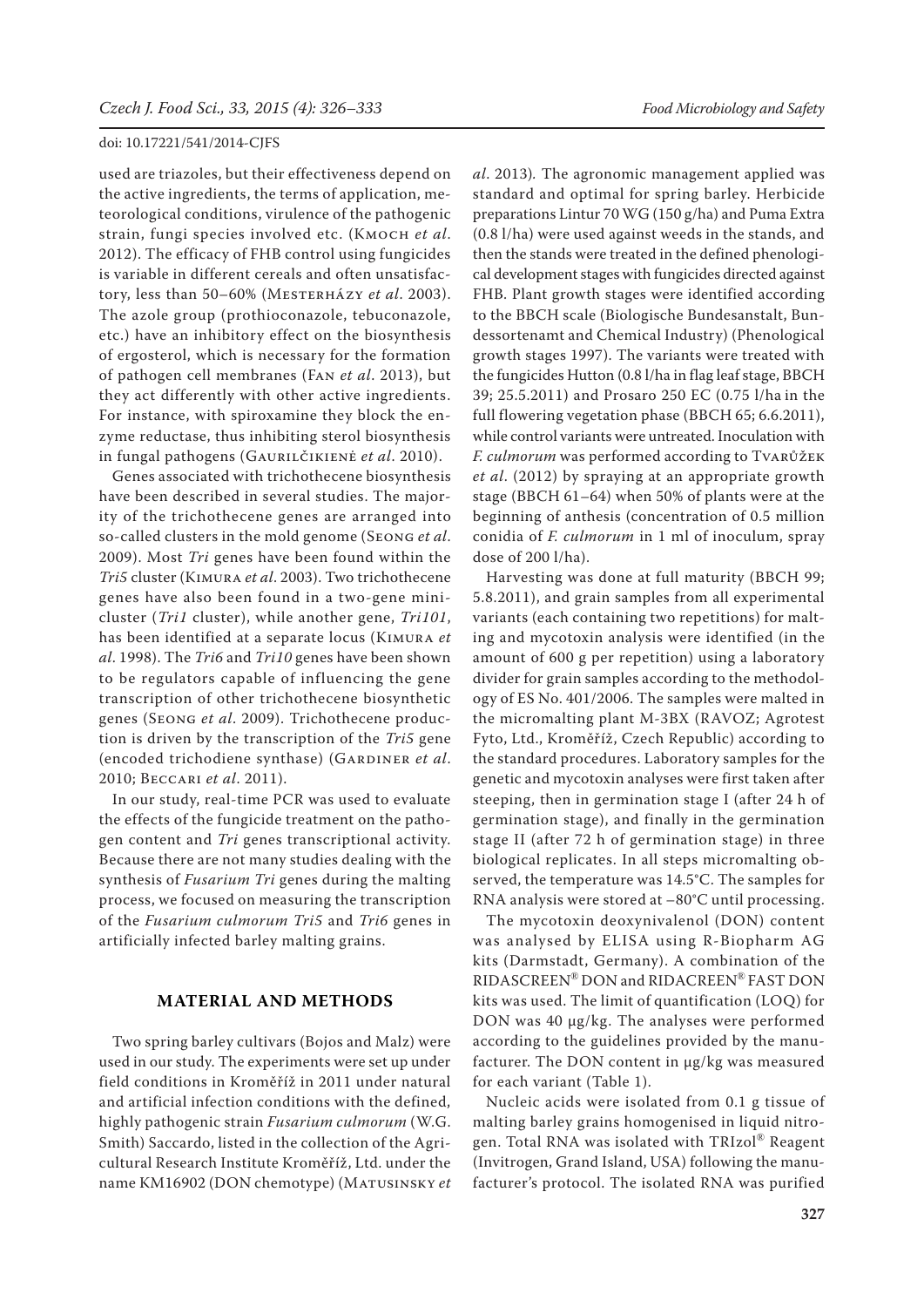| doi: 10.17221/541/2014-CJFS |
|-----------------------------|
|-----------------------------|

| Inoculation<br><i>E. culmorum</i> | Treatment<br>Hutton + Prosaro 250 EC       | Deoxynivalenol $(\mu g/kg)$ |        |         |                                             |
|-----------------------------------|--------------------------------------------|-----------------------------|--------|---------|---------------------------------------------|
|                                   |                                            | barley                      |        |         | malt                                        |
|                                   | untreated                                  | 67 362                      | 26 960 | 105 374 | 68 080                                      |
|                                   | treated                                    | 39 793                      | 25 053 | 62 321  | 62 708                                      |
|                                   | untreated                                  | 798                         | 314    | 434     | 849                                         |
|                                   | treated                                    | 42                          | 114    | < 40    | 356                                         |
|                                   | untreated                                  | 44 755                      | 43 189 | 62 550  | 64 063                                      |
|                                   | treated                                    | 17327                       | 12 808 | 24 9 69 | 33 873                                      |
| non inoculated                    | untreated                                  | 732                         | 110    | 113     | 394<br>49                                   |
|                                   | inoculated<br>non inoculated<br>inoculated | treated                     | 49     | 95      | after steeping germination stage II<br>< 40 |

Table 1. Characterisation of experimental variants and the deoxynivalenol content in dry grain and samples from the malting process of the barley cultivars Bojos and Malz

using the RNeasy Mini Kit and RNase-Free DNase Set and stored at –80°C. The DNeasy Plant Mini Kit (both Qiagen, Hilden, Germany) was used for DNA isolation, and it was stored at –20°C according to the manufactures instructions. The quantity and quality of the isolated RNAs and DNAs were determined with spectro Nano-Photometer  $^{\mbox{{\tiny{\textsf{T}}}\mbox{M}}}$  Implen (Implen GmbH, Munich, Germany) by measuring the absorbance at the 260, 230, and 280 nm wavelengths. RNA integrity was verified by evaluating the signal quality of the large and small ribosomal subunits in electrophoretograms.

Pathogen quantification was performed with qPCR using TagMan MGB (minor groove binder) probes and two specific primers as described by Leišová *et al*. (2006).

The isolated and purified RNA was reverse-transcribed using TaqMan® Reverse Transcription Reagents in a thermal cycler Verity® (Applied Biosystems, Inc., Waltham, USA). The reaction mixture and thermal cycling conditions were prepared according to the manufacturer's instructions. Each 50 µl reaction mixture contained 1  $\mu$ g total RNA, 1 $\times$  RT buffer, 5.5 mM  $\mathrm{MgCl}_{2}$ , 500 µM of each dNTP, 1.25 µM oligo d(T)<sub>16</sub>, 1.25 µM random hexamers, 0.4 U/µl RNase inhibitor, 1.25 U/µl MultiScribe<sup>TM</sup> Reverse Transcriptase and Nuclease-Free Water (Ambion, Inc., Austin, USA) up to the total volume. The temperature profile was as follows: incubation at 25°C (10 min), reverse transcription at 48°C (30 min), inactivation of reverse transcriptase at 95°C (5 min), and cooling at  $10^{\circ}C$  ( $\infty$ ). The cDNA samples were stored at –20°C.

Thermal gradient PCR was used to define optimal annealing temperature. The reaction mixture contained 1 µl cDNA corresponding to 20 ng of

total RNA, 1× Power SYBR® Green PCR Master Mix (Applied Biosystems, Inc., USA), 200 nM of each primer and Nuclease-free water up to the final volume of 20 µl. Nuclease-free water was used as a negative control, and the isolated and diluted  $(10 \text{ ng}/\mu l)$ genomic DNA from *F. culmorum* was used as a positive control. The amplification was performed in a StepOnePlus<sup>™</sup> thermal cycler (Applied Biosystems, Inc., USA). The thermal profile was as follows 95°C for 10 min followed by 42 cycles of 95°C for 30 s, the temperature gradient of 57, 58, and 60°C for 30 s/min, and dissociations steps including 95°C for 15 s, 60°C for 1 min, and 95°C for 15 second. The selected annealing temperatures for each primer combination were used for subsequent RT-qPCR reactions. Each PCR amplification was performed in triplicate for each of the three biological replicates.

The expression was measured with RT-qPCR using the StepOnePlus Real-Time PCR System (Applied Biosystems, Inc., USA) and primers (Table 2). Realtime PCR data were collected and processed using StepOneTM Software v. 2.1 (Applied Biosystems, Inc., USA). Quantification was based on the threshold cycle  $(C_T)$ . The experimental data were processed using the MS Excel program (Microsoft Corporation, Redmond, USA). The mathematical model for relative quantification published by GeNorm manual was used for the data evaluation. Because a suitable reference gene is needed for measuring the gene transcription (Pfaffl 2001), we used the *Fusarium ubiquitin* (*UBC*) gene, which was previously reported to be a suitable gene for normalisation of infected barley caryopsis (Havránková *et al*. 2011). We verified the amplification efficiencies of the sequences of interest (*Fusarium* specific) and the reference gene (*UBC*) by a dilution curve.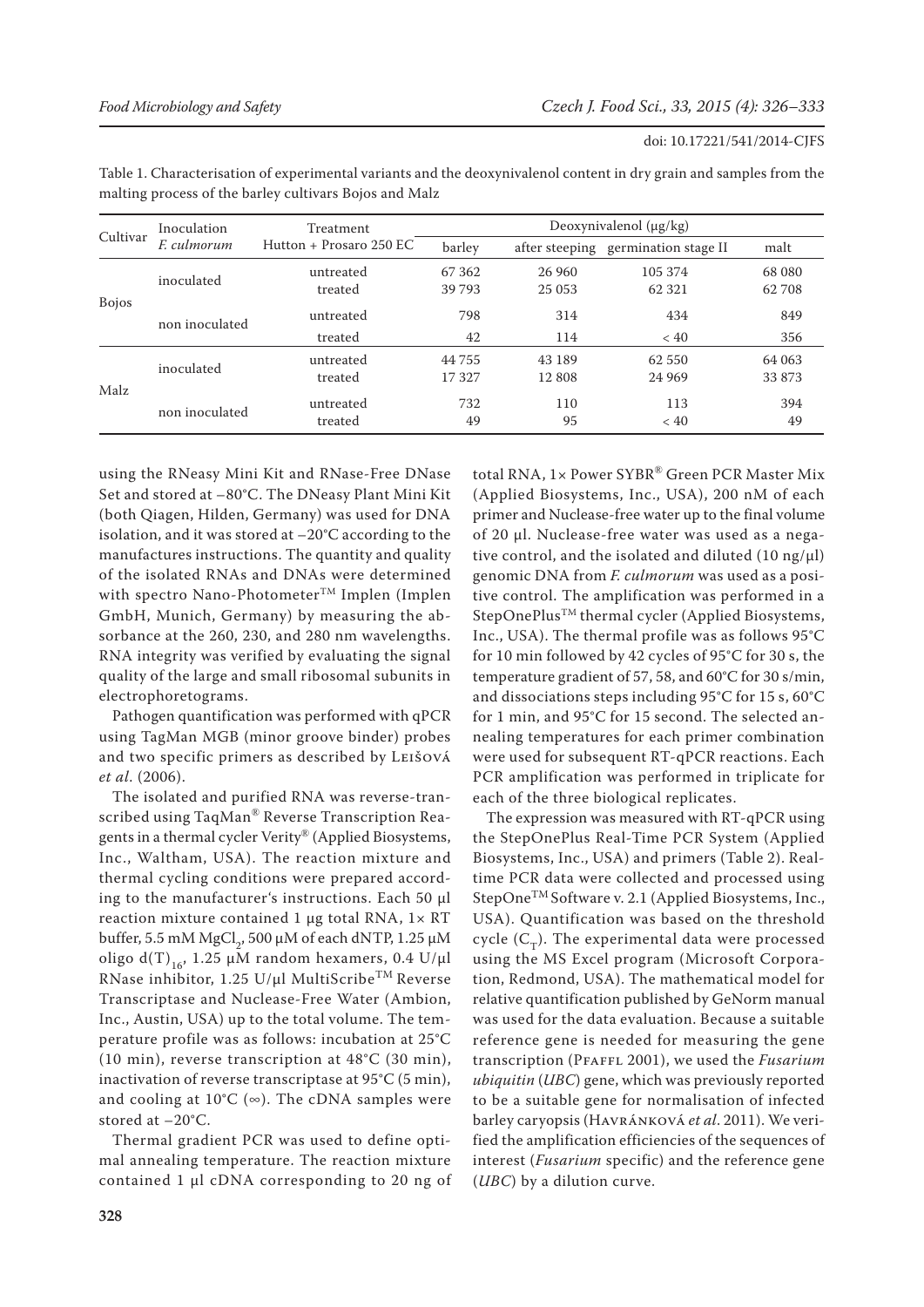| Primers    | Oligonucleotide primer sequences $(5 \rightarrow 3')$  | Annealing temperature (°C) | Efficiency |
|------------|--------------------------------------------------------|----------------------------|------------|
| <i>UBC</i> | F: TCCCCTTACTCTGGCGGTGTC<br>R: TTGGGGTGGTAGATGCGTGTAGT | 57                         | 2.077      |
| Tri5       | F: GTGGGCACTTGTCAACGA<br>R: ACCCAAACCGTTCATACGAC       | 60                         | 1.900      |
| Tri6       | F: CGGTGGATTCAACCAAGACT<br>R: AACTAGGGAATGGGCATTTG     | 58                         | 1.905      |

Table 2. Oligonucleotide primer sequences used in this study and their amplification efficiency

#### **RESULTS AND DISCUSSION**

The mycotoxins contaminations constitute a serious problem for the malting and brewing industries as mycotoxins can enter the food chain and endanger the consumers.

The immediate effects of severe pre-harvest barley infections by species of the FHB complex are the reduced seed germination and grain functionality. Further quality problems arise during malting and brewing with severely infected malts being associated with the occurrence of gushing and/or changes in the colour and flavour of the finished beer (OLIVEIRA *et al*. 2012).

We used two micromalted cultivars, Bojos and Malz, to quantify the pathogen content and *Tri* genes transcriptional activity during the first steps of malting.

Initially, we investigated whether the causal agent *Fusarium culmorum* continued to grow during the first steps of the malting process. The *Fusarium* content measured using qPCR gave different results for the inoculated and naturally contaminated samples. In the non-inoculated fungicide-untreated samples (NFU) and non-inoculated fungicide-treated samples (NFT), the *Fusarium* content was only in the picogram scale (Figure 1), while in the inoculated fungicide-untreated samples (IFU) and inoculated fungicide-treated samples (IFT), the values reached the nanogram scale (Figure 2). Mycelium resulting from the natural infection by *Fusarium* was detected in the NFU and NFT samples (Figure 1). These data indicate that, in the NFT samples, the fungicide treatment protected the spikes against the natural infection (Figure 1B). A significant increase in the fungi content during the first steps of malting was detected in both of the IFU cultivars. A higher increase in the fungi content was detected in cv. Bojos (5.3-fold), whereas in cv. Malz, only a 3.7-fold increase after germination stage II was measured (Figure 2A). *Fusarium* growth was also found in IFT samples, which ranged from a three-fold increase after steeping in germination stage I to a six–fold increase in germination stage II in cv. Malz. *Fusarium* was growing significantly, after steeping in germination stage I – 18-fold and it stayed at similar level after germination stage II in ITF cv. Bojos (Figure 2B).

Fungicide treatment decreased the *Fusarium* content from 50 ng DNA in both IFU cultivars to 15.5 ng DNA in cv. Bojos and 4.7 ng DNA in cv. Malz. The greatest effect of fungicides (Hutton and Prosaro 250 EF) in suppressing the infection by *F. culmorum* was observed in the inoculated cv. Malz. However,



Figure 1. Relative amount of DNA on the pg scale during the dynamic growth of *Fusarium culmorum* infections at various stages of the malting process with confidence interval: (A) non-inoculated, fungicide untreated (NFU) samples and (B) non-inoculated, fungicide treated (NFT) samples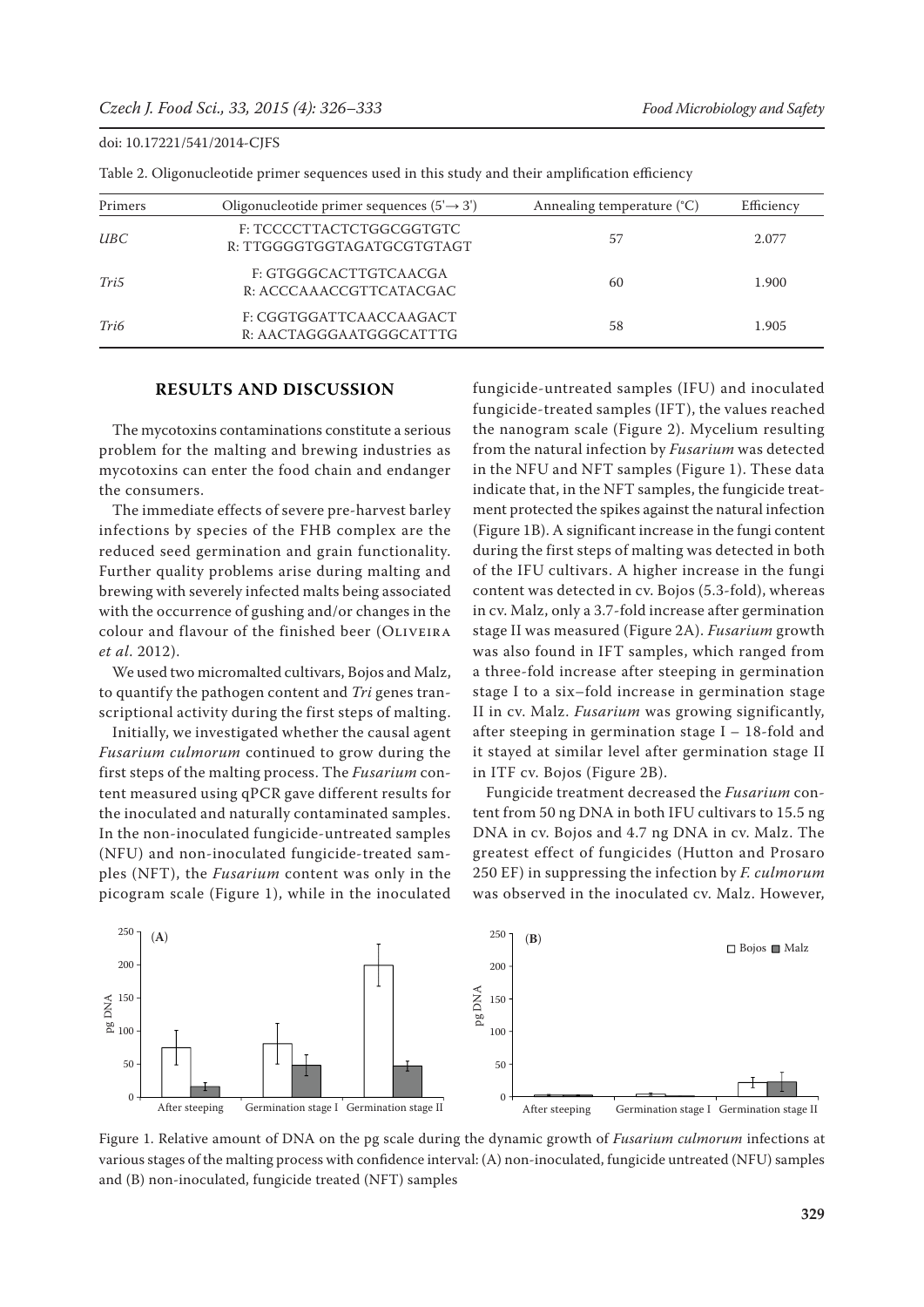

Figure 2. Relative amount of DNA on the ng scale during the dynamic growth of *Fusarium culmorum* infections at various stages of the malting process with confidence interval: (A) inoculated, fungicide untreated (IFU) samples and (B) inoculated, fungicide treated (IFT) samples

the cv. Bojos showed no appreciable change in this case (Figure 2). Fungicide control of cereals against *Fusarium* spp., which has been the subject of a large number of studies, concluded that fungicide effectiveness depends not only on the virulence of pathogens (Maier *et al*. 2006), but particularly on the timing and frequency of application, the active ingredient (Homdork *et al*. 2000; Ioos *et al*. 2005) and dose (Mauler-Machnik & Zahn 1994). The application of tebuconazole was found to be the most effective in the inoculated wheat stands (Homdork *et al*. 2000; Mesterhazy *et al*. 2003), while the effect of propiconazole did not differ from that of tebuconazole. In contrast, Kmoch *et al*. (2012) observed distinct varietal sensitivity to *F. culmorum* infection and found only low fungicide effects after the application of the fungicides Hutton and Prosaro 250 EC (the occurrence of *Fusarium* spp. was lower by only 4–18% in comparison with the untreated control variant). These fungicides possess the best suppression effects against FHB infection when applying the fungicide combination Hutton (BBCH 39) + Zantara (BBCH 65), which reduced the occurrence of *Fusarium* spp. by 41.8% in the non-inoculated variants and by 31.4% in the variants inoculated by *F. culmorum*. In our experiment, the efficacy of fungicides has been demonstrated by the decrease in the DON content in the barley grain after treatment.

Nicolaisen *et al*. (2009) reported that the *F*. *culmorum* and *F. graminearum* DNA content correlates well with the DON content in wheat and maize. In our study, the grains collected from the inoculated spikes of cv. Bojos contained 67 362 µg/kg DON, and fungicide treatment reduced this mycotoxin content to 39 793 µg/kg. The cv. Malz contained DON in the inoculated grains at 44 755 µg/kg, and after fungicide treatment at 17 327  $\mu$ g/kg (Table 1). In the case of IFU samples, the DON content was found to range from 43 189 µg/kg in the stage after steeping to 62 550 µg/kg in germination stage II for cv. Malz and from 26 960 µg/kg in the stage after steeping to 105 374 µg/kg in germination stage II for cv. Bojos. In addition, increases in DON content after fungicide treatment were detected. Cv. Bojos contained 25 053 µg/kg DON in the stage after steeping and 62 321 µg/kg DON in germination stage II. Cv. Malz contained 12 808 µg/kg DON in the stage after steeping and 24 969 µg/kg DON in germination stage II. Generally, a lower DON content was observed in cv. Malz in comparison with cv. Bojos. Moreover, in a comparison of the DON content and amount of the fungi, a lower *Fusarium* content occurred in cv. Malz. In our study, an increase in DON content during the first steps of the malting process was detected (Table 1). Comparable results were observed by Oliveira *et al*. (2012) who showed that the DON concentration steadily increases with the mycotoxin content as malting progresses. In another study cited by Belochová *et al*. (2015), it was reported that during malting, mycotoxin levels decline; however, their production may increase during germination because the warm and humid environment of malthouses is suitable for mold growth.

Furthermore, we compared the increase in DNA content measured above and ubiquitin RT-qPCR quantity, which served as a reference gene for the normalisation of the *Tri* genes transcription. A statistically significant correlation between two datasets measured for cv. Bojos was found (*r* = 0.773–0.907; *P* < 0.05). For the cv. Malz (*r* = 0.836; *P* < 0.05), a statistically significant correlation coefficient (*r* = 0.836) was found only with the IFU sample. No statistically significant correlation coefficient was found for the IFT samples of cv. Malz, which had a lower *Fusarium* content and a higher standard variation.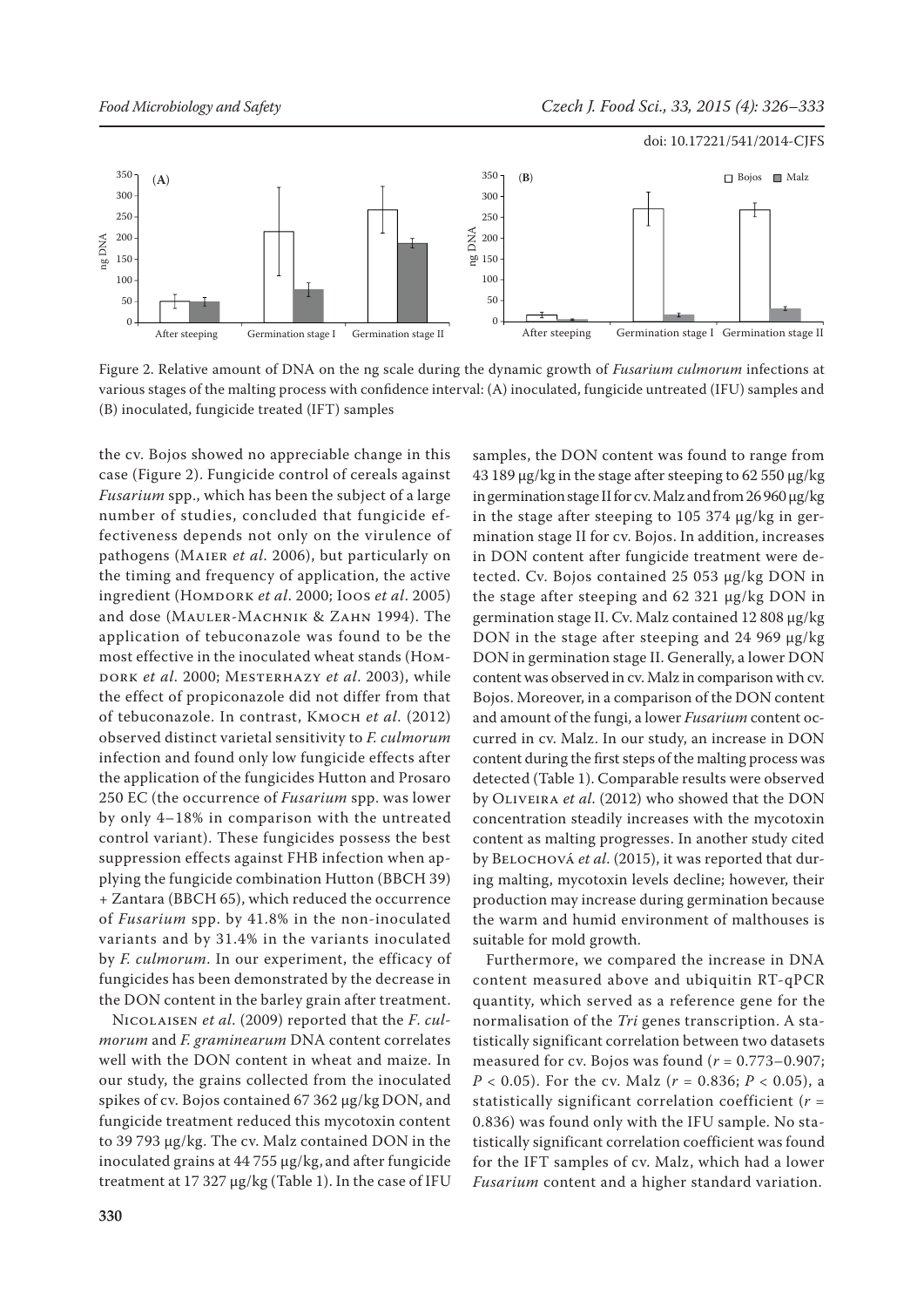

Figure 3. Changes in *Tri* gene transcriptional activity during the first steps of the malting process. Graph of the normalised relative transcription levels of the *Tri5* (A) and *Tri6* (B) genes in inoculated samples during the first steps of the malting process. Two inoculated, fungicide treated or untreated malted barley grains (cvs Bojos and Malz) were taken after steeping, in germination stage I and germination stage II

Furthermore, the transcription of the *Tri5* and *Tri6* genes associated with the trichothecene biosynthetic pathway was investigated (Figure 3). No great differences were observed between these genes. An increase in the relative quantity of *Tri* genes transcription was observed with the treated cv. Malz during the first steps of malting. However, the *Tri* genes transcription decreased after the steeping stage with treated cv. Bojos.

To our knowledge, there are only a few studies concerning monitoring *Tri* genes transcription in *Fusarium culmorum* during the malting process. Vegi *et al*. (2011) found a strong *Tri5* gene transcription in naturally infected barley during the third day of germination when compared with high-quantity and inoculated barley treatments during malting. DOOHAN *et al*. (1999) reported that *F. culmorum,* which had been grown in glucose-yeast extract-peptone medium, showed a high *Tri5* gene transcription on the third day after inoculation. This group observed that the transcription of *Tri5* in *F. culmorum* was increased by the fungicides prochloraz and tebuconazole *in vitro*. In our study, both genes (*Tri5, Tri6*) showed higher levels of transcription in response to *Fusarium* when fungicide treatment was used in cv. Malz (Figure 3). This finding may be explained by an increase in *Fusarium* responsiveness to the antifungal treatment. Nevertheless, additional studies are needed to confirm this hypothesis. *Tri5* gene transcription during germination precedes DON production by *Fusarium* during malting (Vegi *et al*. 2011). Comparable results were observed by Doohan *et al*. (1999) showing that the *Tri5* gene positively correlated  $(R^2 = 0.95)$  with DON production. Mycotoxin production may occur with the growth of *Fusarium* during steeping, germination, and possibly kilning in the malting process. In addition, the growth of fungi as measured by the increasing levels of ergosterol, a molecular marker for fungal biomass, was observed by WOLF-HALL et *al*. (2007) between days two and three of germination followed by deoxynivalenol production later during germination.

In summary, the results obtained in this study suggest that fungus is capable of growing during the malting process, depending on prior infection. However, when fungicide treatment was used, we subsequently observed only incomplete reduction in *Fusarium* content. *Fusarium* has suitable conditions for growth, which may also arise *de novo* during malting. This observation indicated a potential risk for malt houses; therefore, it makes sense to continue with this idea in further experiments. Surprisingly, in this study, fungicide treatment did not have any influence on the *Fusarium* content at the end of the germination stage in inoculated cv. Bojos. In the case of the transcriptional activity, we observed a higher *Tri* genes activity after using fungicide treatment in inoculated cv. Malz as compared with no treatment. This study may help in further understanding the trichothecene genes, their transcription, and fungi content reduction during the malting process**.**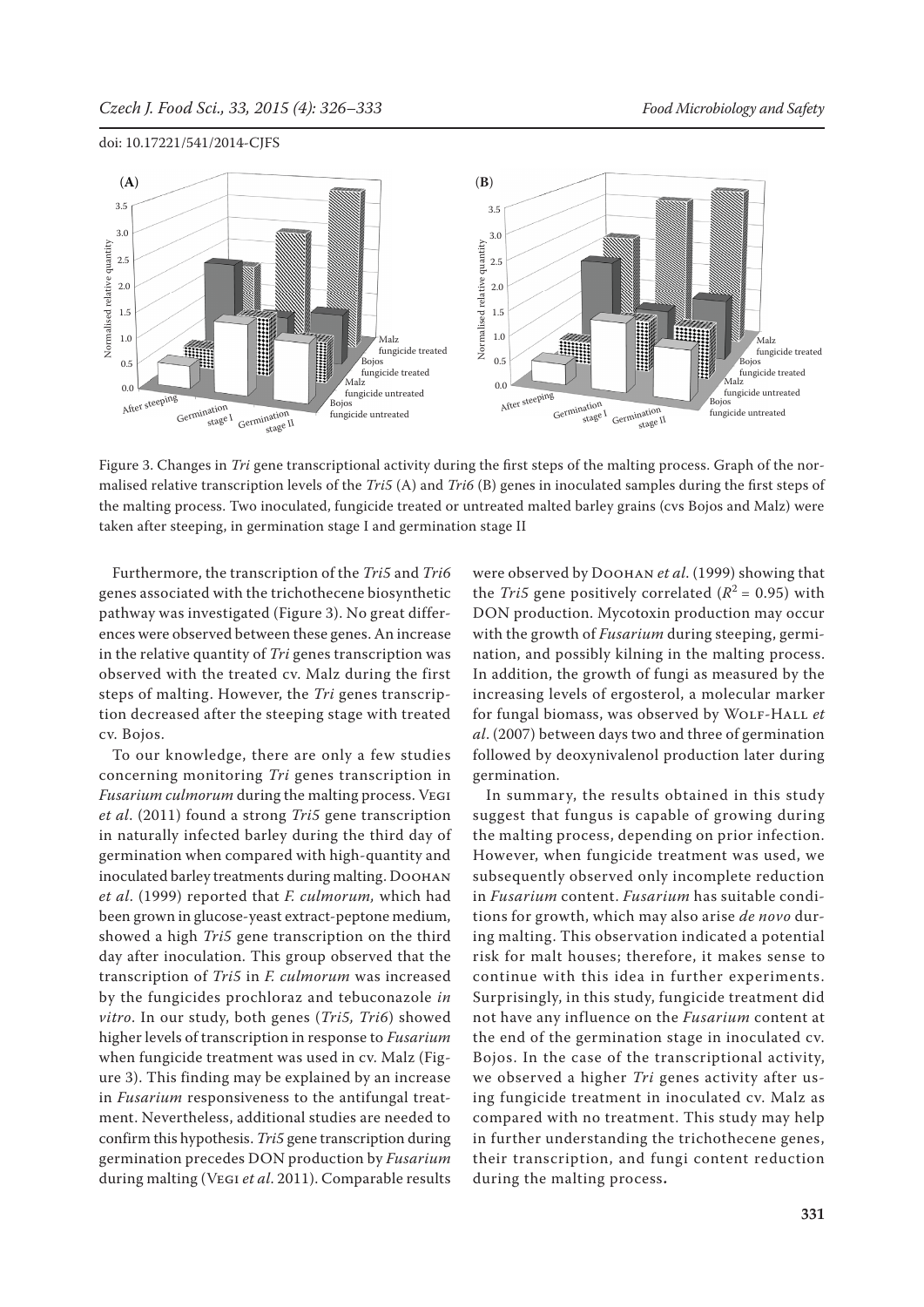#### **References**

- Beccari G., Covarelli L., Nicholson P. (2011): Infection processes and soft beat response to root rot and crown rod caused by *Fusarium culmorum*. Plant Pathology, 60: 671–684.
- Belochová M., Benešová K., Běláková S., Čáslavský J., Pospíchalová M., Mikulíková R. (2015): Determination of seventeen mycotoxins in barley and malt in the Czech Republic. Food Control, 47: 108–113.
- Creppy E.E. (2002): Update of survey, regulation and toxic effects of mycotoxins in Europe. Toxicology Letters, 127: 19–28.
- Doohan F.M., Weston G., Rezanoor H.N., Parry D.W., Nicholson P. (1999): Development and use of reverse transcription-PCR assay to study expression of *Tri5* by *Fusarium* species *in vitro* and *in planta*. Applied and Environmental Microbiology, 65: 3850–3854.
- Fan J., Urban M., Parker J.E., Brewer H.C., Kelly S.L., Hammond-Kosack K.E., Fraaije B.A., Liu X., Cools H.J. (2013): Characterization of the sterol 14α-demethylases of *Fusarium graminearum* identifies a novel genus-specific CYP51 function. The New Phytologist, 198: 821–835.
- Faulkner Ch., Robatzek S. (2012): Plants and pathogens: putting infection strategies and defence mechanisms on the map. Current Opinion in Plant Biology, 15: 699–707.
- Garda-Buffon J., Baraj E., Badiale-Furlong E. (2010): Effect of deoxynivalenol and T-2 toxin in malt amylase activity. Brazilian Archives of Biology and Technology, 53: 505–511.
- Gardiner S.A., Boddu J., Berthiller F., Hametner C., Stupar R.M., Adam G., Muehlbauer G.J. (2010): Transcriptome analysis of the barley-deoxynivalenol interaction: evidence for a role of glutathione in deoxynivalenol detoxification. Molecular Plant-Microbe Interactions, 23: 962–976.
- Gaurilčikienė I., Butkutė B., Mankevičienė A., Paplauskienė V. (2010): A multi-aspect comparative investigation on the use of strobilurin and triazole-based fungicides for winter wheat disease control. In: Carisse O. (ed.): Fungicides. Rijeka, InTech – Open Access Publisher: 69–94,
- Havránková H., Pazlarová J., Ovesná J. (2011): Genetic determinants of mycotoxin synthesis in genus *Fusarium*. Czech Journal of Food Sciences, 29: 86–92.
- Homdork S., Fehrmann H., Beck R. (2000): Effects of field application of tebuconazole on yield, yield components and the mycotoxin content of *Fusarium*-infected wheat grain. Journal of Phytophatology, 148: 1–6.
- Ioos R., Belhadja A., Meneza M., Faur A. (2005): The effects of fungicides on *Fusarium* spp. and *Microdochium nivale* and their associated trichothecene mycotoxins in

French naturally-infected cereal grains. Crop Protection, 24: 894–902.

- Khattak W.A., Kang M., Ul-Islam M., Park J.K. (2013): Partial purification of saccharifying and cell wall-hydrolyzing enzymes from malt in waste from beer fermentation broth. Bioprocess and Biosystems Engineering, 36: 737–747.
- Kimura M., Shingu Y., Yoneyama K., Yamaguchi I. (1998): Features of *Tri101*, the trichothecene 3-*O*-acetyltransferase gene, related to the self-defense mechanism in *Fusarium graminearum*. Bioscience, Biotechnology and Biochemistry, 62: 1033–1036.
- Kimura M., Tokai T., O'Donnell K., Ward T.J., Fujimura M., Hamamoto H., Shibata T., Ymaguchy I. (2003): The trichothecene biosynthesis gene cluster of *Fusarium graminearum* F15 contains a limited number of essential pathway genes and expressed non-essential genes. FEBS Letter, 539: 105–110.
- Kmoch M., Safrankova I., Malachova A., Smutna P., Janeckova L., Ehrenbergerova J., Vaculova K., Cerkal R. (2012): Efficiency of various fungicide treatments on the occurrence of *Fusarium* spp. associated with spring barley (*Hordeum vulgare* L.) grains. In: Pavelkova D., Strouhal J., Pasekova M. (eds): Advances in Environment, Biotechnology and Biomedicine. 1. Ed. Tomas Bata University in Zlin, WSEAS Press: 240–245.
- Leišová L., Kučera L., Chrpová J., Sýkorová S., Šíp V., Ovesná J. (2006): Quantification of *Fusarium culmorum* in wheat and barley tissues using real-time PCR in comparison with DON content. Journal of Phytopathology, 154: 603–611.
- Maier F.J., Miedaner T., Hadeler B., Felk A., Salomon S., Lemmens M., Kassner H., Schäfer W. (2006): Involvement of trichothecenes in fusarioses of wheat, barley and maize evaluated by gene disruption of the trichodiene synthase (*Tri5*) gene in three field isolates of different chemotype and virulence. Molecular Plant Pathology, 7: 449–461.
- Matusinsky P., Polišenská I., Kadlíková M., Tvarůžek L., Spitzerová D., Spitzer T. (2013): Dynamics of T-2 toxin synthesis on barley ears. Food, Agriculture and Environment, 11: 1114–1122.
- Mauler-Machnik A., Zahn K. (1994): Ährenfusariosen an Weizen – neue Erkenntnisse zur Epidemiologie und zur Bekämpfung mit Folicur® (Tebuconazole). Pflanzenschutz-Nachrichten Bayer, 47: 133–160.
- Menke J., Weber J., Broz K., Kistler H.C. (2013): Cellular development associated with induced mycotoxin synthesis in the filamentous fungus *Fusarium graminearum*. PLoSone, 8: e63077.
- Mesterházy Á., Bartók T., Lamper C. (2003): Influence of wheat cultivar, species of *Fusarium,* and isolate ag-